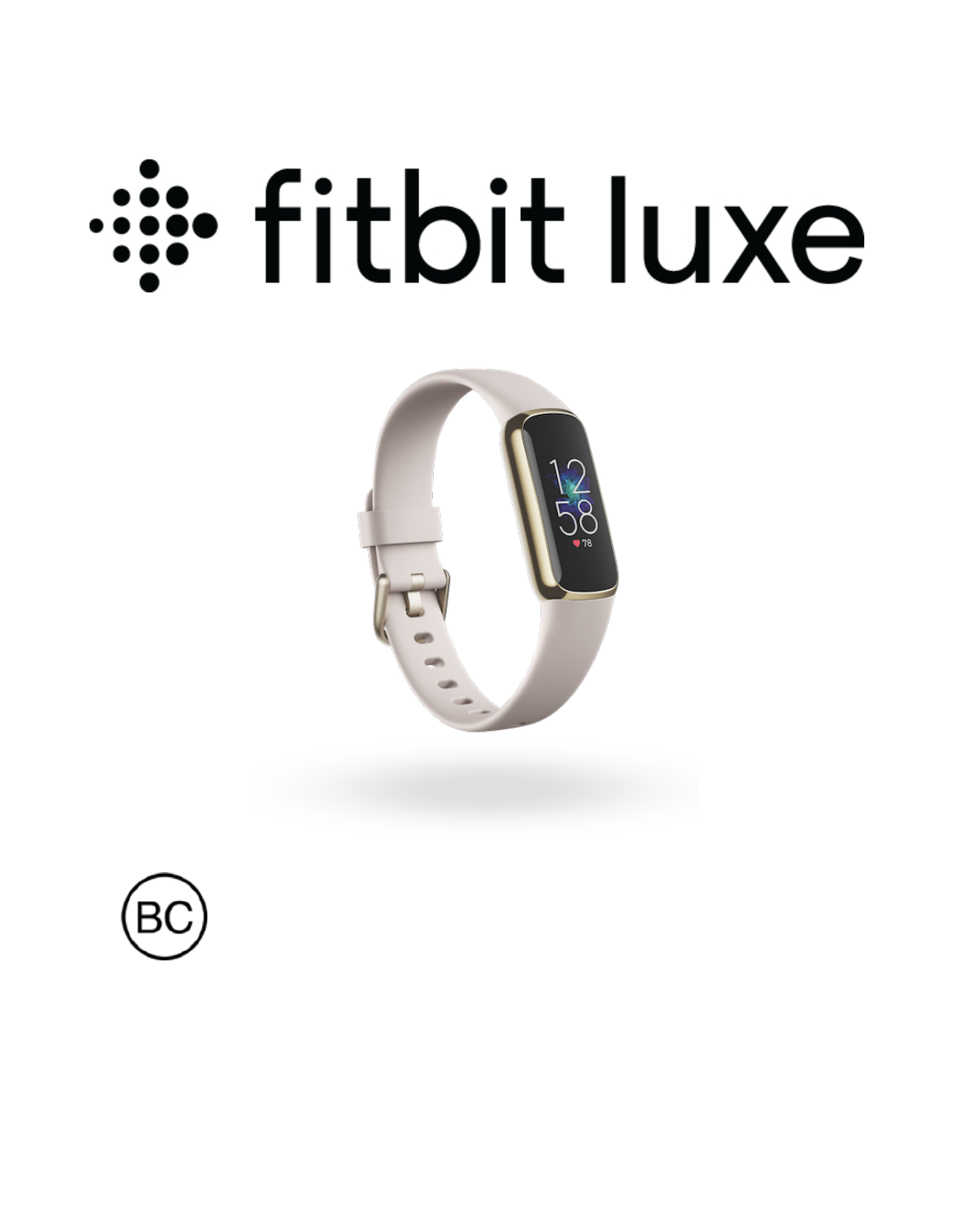Meet Fitbit Luxe, the fashion-forward fitness and wellness tracker designed to help you take control of your holistic health and wellness.

Take a moment to review our complete safety information at [fitbit.com/safety.](https://www.fitbit.com/legal/safety-instructions) Luxe is not intended to provide medical or scientific data.

### What's in the box

Your Luxe box includes:

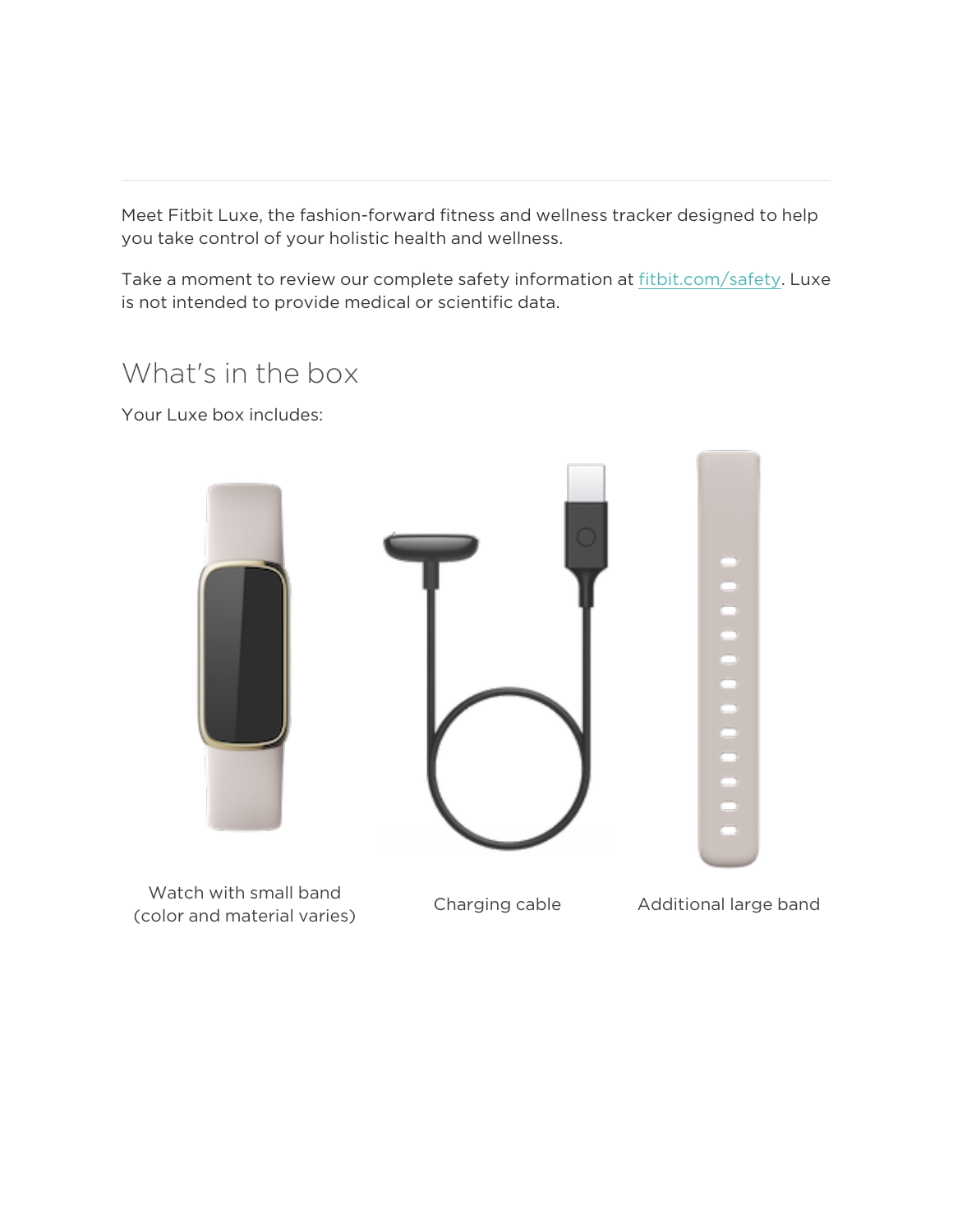# General Info and Specifications

# Sensors and Components

Fitbit Luxe contains the following sensors and motors:

- 3-axis accelerometer, which tracks motion patterns
- Optical heart-rate tracker
- Ambient light sensor
- Vibration motor

#### Materials

The housing on Luxe is made of surgical-grade stainless steel. The band that comes with Luxe is made of a flexible, durable silicone similar to that used in many sports watches, and the buckle is anodized aluminum. While all stainless steel and anodized aluminum can contain traces of nickel, which can cause an allergic reaction in someone with nickel sensitivity, the amount of nickel in all Fitbit products meets the European Union's stringent Nickel Directive.

#### Wireless technology

Luxe contains a Bluetooth 5.0 radio transceiver.

# Haptic feedback

Luxe contains a vibration motor for alarms, goals, notifications, reminders, and apps.

#### Battery

Luxe contains a rechargeable lithium-polymer battery.